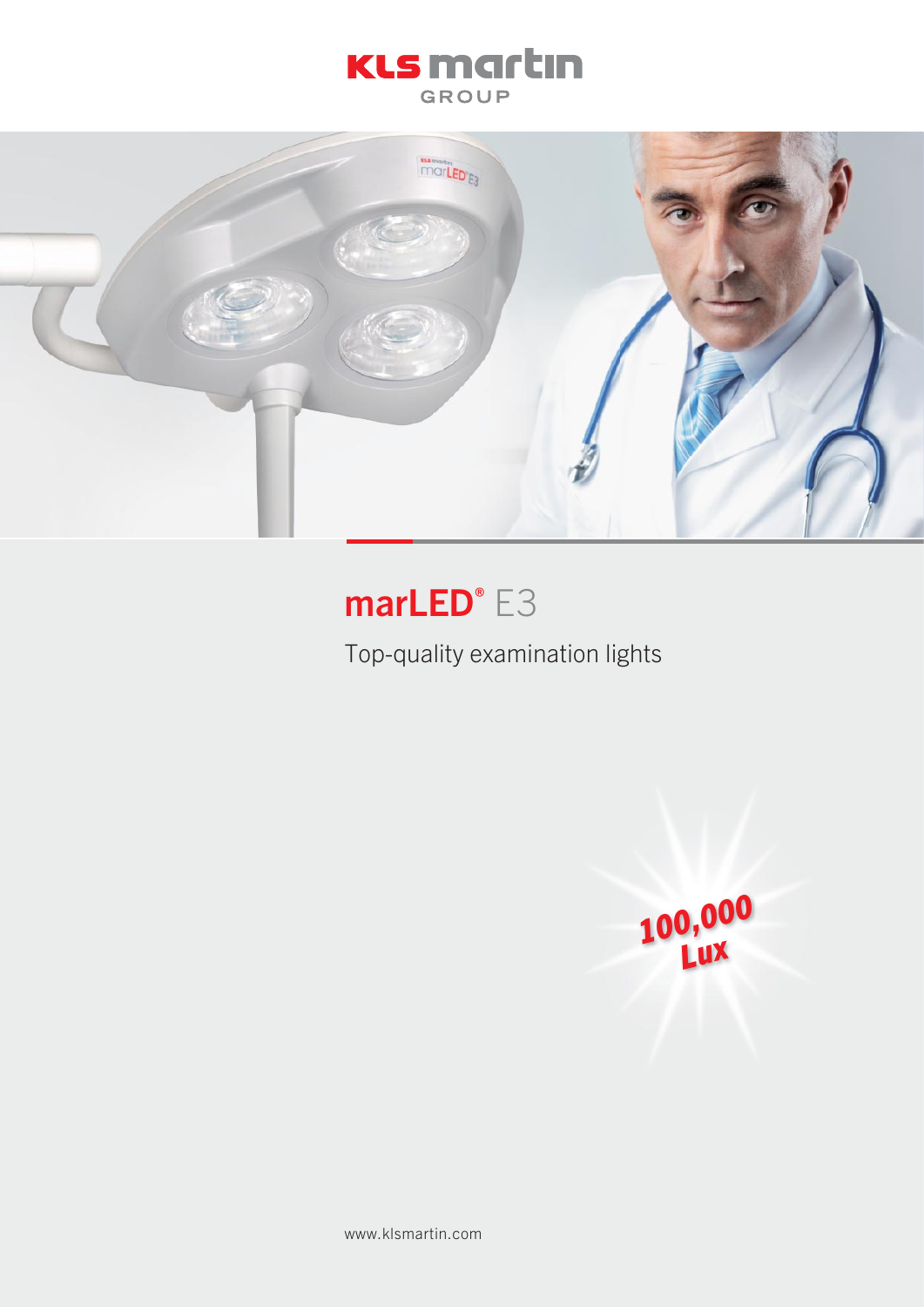## marLED® E3 Top-quality examination lights

State-of-the-art LED technology will guarantee highest light output without getting you hot under the collar. Thanks to the easy to move swivel mounting of the lamp, reliable positioning is easy wherever you need light.

Excellent color reproduction, color temperature designed to mimic natural daylight and a long service life combined with low operating costs make this examination light the perfect tool for your day-to-day work.

### Ideal for clinics and surgeries

- in outpatient departments
- in prep and recovery rooms
- in dental and oral surgery
- in oral and maxillofacial surgery
- in veterinary medicine
- in day clinics and outpatient clinics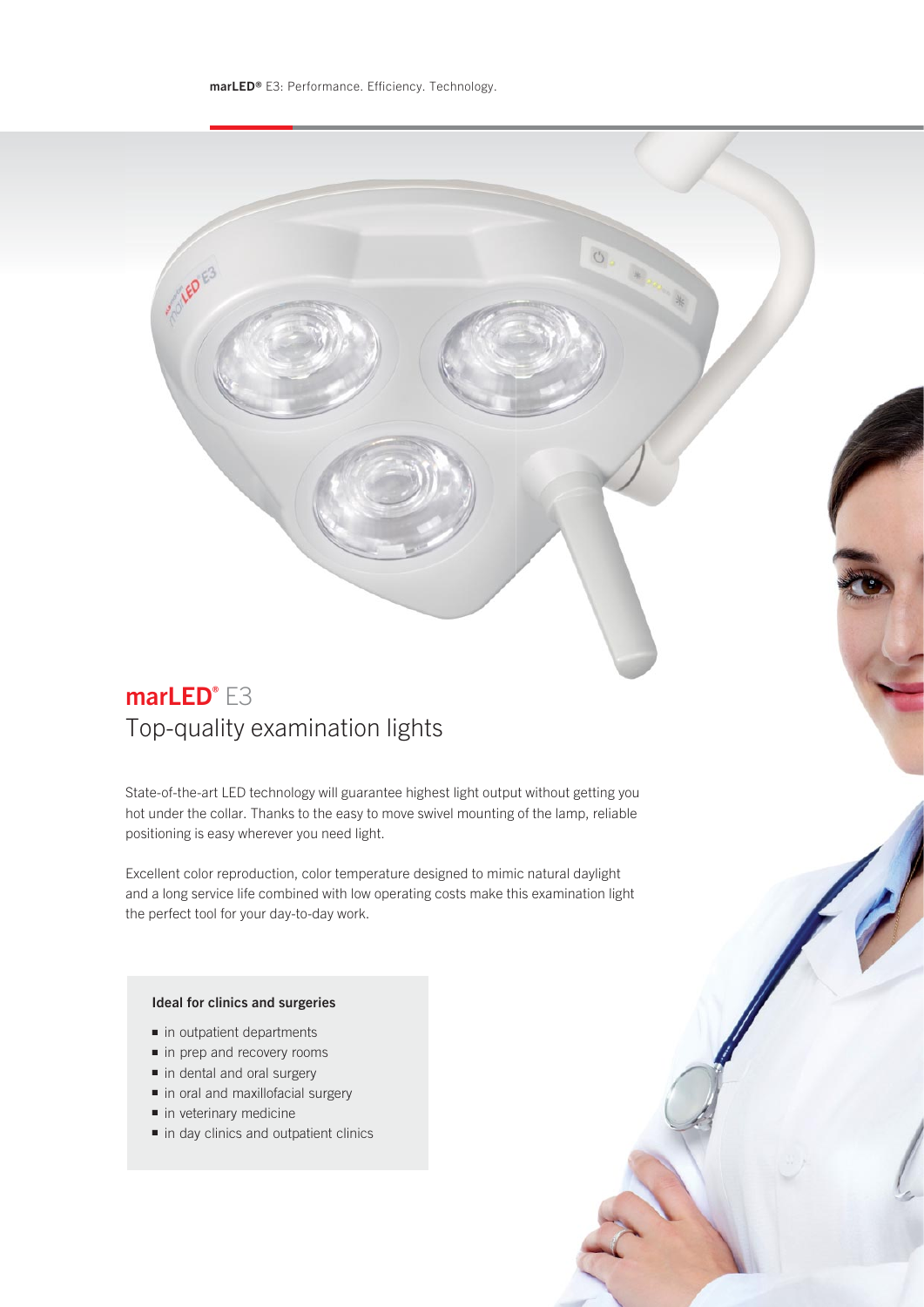Operation – is brilliantly simple!

# Performance. Efficiency. Technology. Light for the most demanding requirements







TIR optics for brilliant light – accurately calculated



Reliable positioning – lightweight and easy to move

### Technology at a glance

Safe hygiene – with no corners or edges

|                                        | $markED* E3$           |
|----------------------------------------|------------------------|
| Electrical supply voltage provided     |                        |
| via integrated wide-range power supply | 100 - 240 VAC/50-60 Hz |
| Color temperature                      | 4,300 K                |
| Illuminance at a distance of 1.0 m     | 100,000 Lux            |
| Light field diameter                   | 170 mm                 |
| Power consumption of lights            | $3 \times 5$ watt      |
| Anticipated service life               | 40,000 h               |

### Mounting variants